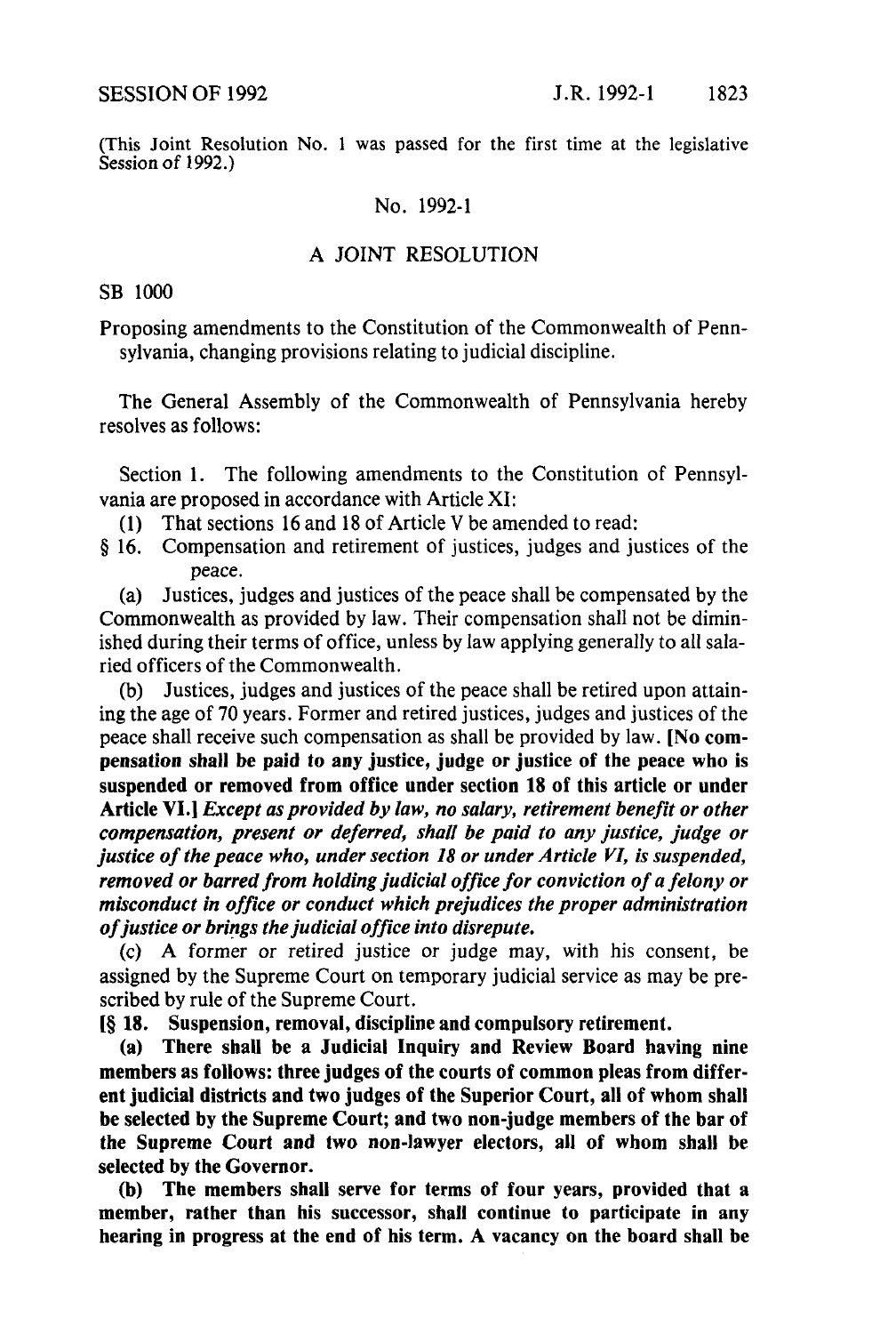filled by the respective appointing authority for the balance of the term. The respective appointing authority may remove a member only for cause. No membershall serve more than four consecutive years; he may be reappointed after a lapse of one year. Annually the members of the board shall elect a chairman. The board shall act only with the concurrence of a majority of-itsmembers.

 $(c)$  A member shall not hold office in a political party or political organization. Members, other than judges, shall be compensated for their services as the Supreme Court shall prescribe. All members shall be reimbursed for expenses necessarily incurred in the discharge of their official duties.

(d) Under the procedure prescribed herein, any justice or judge may be suspended, removed from office or otherwise disciplined for violation of section 17 of this article, misconduct in office, neglect of duty, failure to perform his duties, or conduct which prejudices the proper administration of justice or brings the judicial office into disrepute, and may be retired for disability seriously interfering with the performance of his duties.

(e) The board shall keep informed as to matters relating to grounds for suspension, removal, discipline, or compulsory retirement of justices or judges. It shall receive complaints or reports, formal or informal, from any source pertaining to such matters, and shall make such preliminary investigalions as it deems necessary.

(f) The board, after such investigation, may order a hearing concerning the suspension, removal, discipline or compulsory retirement of a justice or judge. The board's orders for attendance of or testimony by witnesses or for the production of documents at any hearing or investigation shall be enforceable by contempt proceedings.

(g) If, after hearing, the board finds good cause therefor, it shall recommend to the Supreme Court the suspension, removal, discipline or compulsory retirement of the justice or judge.

(h) The Supreme Court shall review the record of the board's proceedings on the law and facts and may permit the introduction of additional evidence. It shall order suspension, removal, discipline or compulsory retirement, or wholly reject the recommendation, as it finds just and proper. Upon an order for compulsory retirement, the justice or judge shall be retired with the same rights and privileges were he retired under-section 16 of this article. Upon an order for suspension or removal, the justice or judge shall be suspended or removed from office, and his salary shall cease from the date of such order. All papers filed with and proceedings before the board shall be confidential but upon being filed by the board in the Supreme Court, the record shall lose its confidential character. The filing of papers with and the giving of testimony before the board shall be privileged.

(i) No justice or judge shall participate as a member of the board or of the Supreme Court in any proceeding involving his suspension, removal, discipline or compulsory retirement.

(j) The Supreme Court shall prescribe rules of procedure under this section.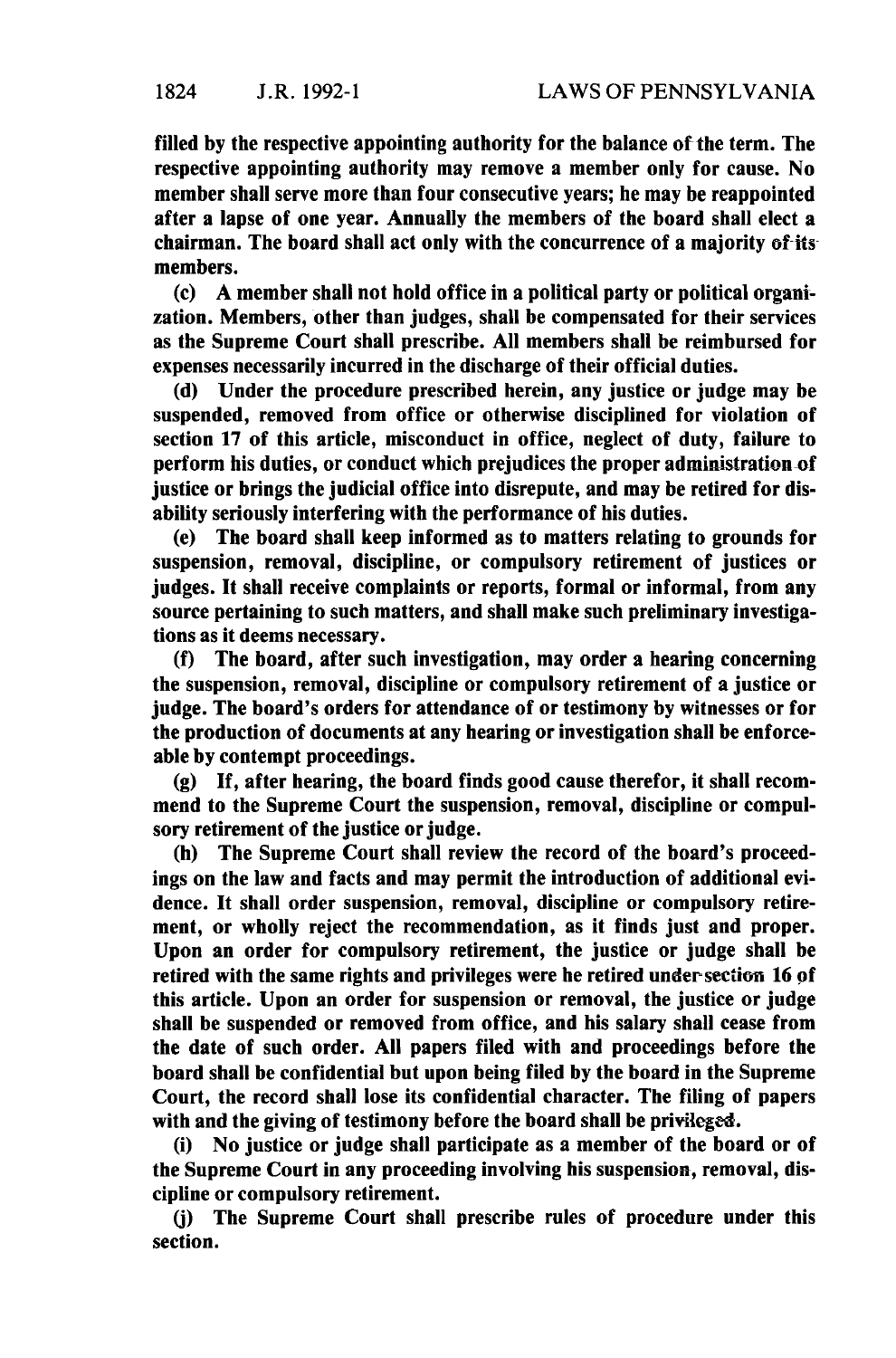(k) The Supreme Court shall prescribe rules of procedure for the suspension, removal, discipline and compulsory retirement of justices of the peace.

(I) A justice, judge or justice of the peace convicted of misbehavior in office by a court, disbarred as a memberof the bar of the Supreme Court or removed under this section 18 shall forfeit automatically his judicial office and thereafter be ineligible for judicial office.

(m) A justice or judge who shall file for nomination for or election to any public office other than a judicial office shall forfeit automatically his judicial office.

(n) This section is in addition to and not in substitution for the provisions for impeachment for misbehavior in office contained in-Article VI. No justice, judge or justice of the peace against whom impeachment proceedings are pending in the Senate shall exercise any of the duties of his office until he has been acquitted.]

§ *18. Suspension, removal, disciplineand other sanctions.*

*(a) There shall be an independent board within the Judicial Branch, known as the Judicial Conduct Board, the composition, powers and duties ofwhich shall be asfollows:*

*(1) The board shall be composed of <sup>12</sup> members, asfollows: two judges, other thanseniorjudges, one from the courts ofcommonpleas and the other from either the Superior Court or the Commonwealth Court, one justice of the peace who need not be a member ofthe bar ofthe Supreme Court, three non-judgemembersofthe barofthe Supreme Court and six non-lawyerelectors.*

*(2) The judge from either the Superior Court or the Commonwealth Court, the justice of the peace, one non-judge member of the bar of the Supreme Court and three non-lawyer electors shall be appointed to the board by the Supreme Court. The judge from the courts of common pleas, two non-judge members ofthe bar of the Supreme Court and three non-lawyer electorsshall be appointed to the board by the Governor.*

*(3) Exceptforthe initialappointees whose terms shall be provided by the schedule to this article, the members shallserve for terms offour years. All members must be residents of this Commonwealth. No more than three of the six members appointed by the Supreme Court may be registered in the same* political party. No more than three of the six members appointed by *the Governormay be registered in the same political party. Membership of a judge* or *justice* of *the peace shall terminate if the member ceases to hold the judicial position that qualified the member for the appointment. Membership shall terminate if <sup>a</sup> member attains a position that would have rendered the member ineligible for appointment at the time of the appointment. A vacancy* shall be filled by the respective appointing authority for the remain*der ofthe term to which the member was appointed. No member may serve more than four consecutive years but may be reappointed after-a lapse-of-one year. The Governor shall convene the boardfor its first meeting. At that meeting and annually thereafter, the members of the board shall elect a chairperson. The board shallact only with the concurrence ofa majority of its members.*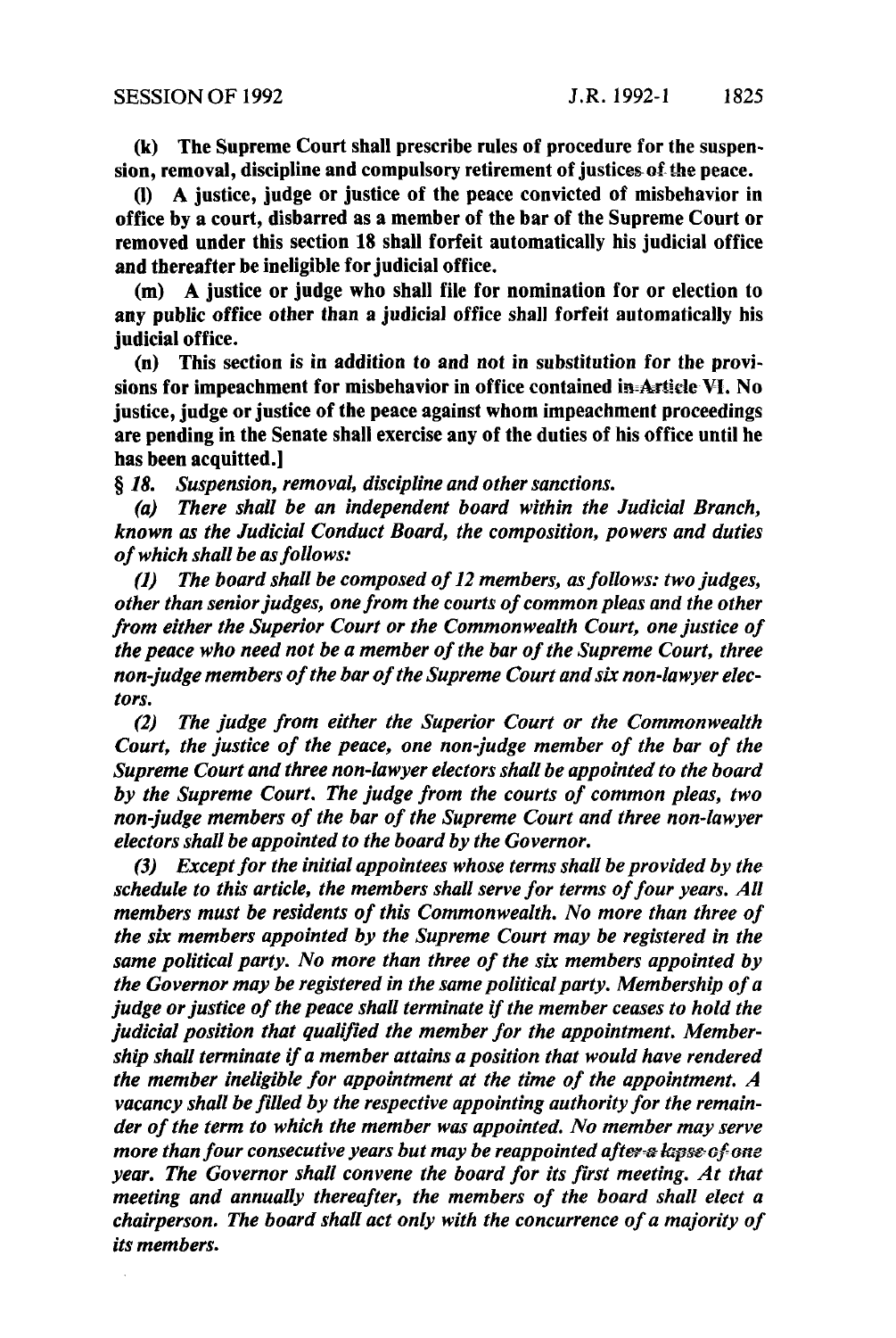*(4) No member ofthe board, during the member ~cterm, may holdoffice in a political party or political organization. Exceptfor <sup>a</sup> judicial member, no member of the board, during the member ~sterm, may hold <sup>a</sup> compensated public office or public appointment. All members shall be reimbursed for expenses necessarilyincurred in the discharge ofthefr official duties.*

*(5) The board shall prescribe general rules governing the conduct of members. A member may be removed by the boardfor <sup>a</sup> violation of the rules* governing the conduct of members.

*(6) The board shall appoint a chief counsel and otherstaff, prepare and administer its own budget as provided by law, exercise supervisory and administrative authority over all boardstaff and boardfunctions, establish and promulgate its own rules of procedure, prepare and disseminate an annual report and take other actions as are necessary to ensure its efficient operation. The budget request of the board shall be made by the board as a separate item in the request submitted by the Supreme Court on behalf of the JudicialBranch to the GeneralAssembly.*

*(7) The boardshall receiveand investigate complaints regarding judicial conduct filed by individuals or initiated by the board; issue subpoenas to compel testimony under oath of witnesses, including the subject of the investigation, and to compelthe production of documents, books, accounts and other records relevant to the investigation; determine whether there is probable cause tofileformal charges against <sup>a</sup> justice,judge orjustice ofthe peace for conduct proscribed by this section; and present the case in support of the charges before the Court ofJudicial Discipline.*

*(8) Complaintsfiledwith the boardorinitiated by the boardshall not be public information. Statements, testimony, documents, records or other information or evidence acquired by the board in the conduct of an investigation shall not be public information. A justice, judge orjustice of the peace who is the subject of <sup>a</sup> complaintfiled with the board or initiated by the board or of an investigation conducted by the board shall-be apprised of the nature and content of the complaint and afforded an opportunity to respond fully to the complaint prior to any probable cause determination by the board. Allproceedings ofthe boardshall be confidential except when-the subject of the investigation waives confidentiality. If, independent of any action by the board, thefact that an investigation by the boardis in progress becomes <sup>a</sup> matter of public record, the board may, at the dfrection of the subject* of the *investigation*, *issue* a *statement* to *confirm* that the *investigation is in progress, to clarify the procedural aspects ofthe proceedings, to explain the rights ofthe subject ofthe investigation to afair heuringwithout prejudgment or to provide the response of the subject of the investigation to the complaint. In acting to dismiss a complaint for lack of probable cause to file formal charges, the board may, atits discretion, issue a statement or report to the complainant or to the subject of the complaint, which may contain* the *identity* of the *complainant*, the *identity* of the *subject* of the *complaint, the contents and nature ofthe complaint, the actions taken in the* conduct of the investigation and the results and conclusions of the investiga*tion. The boardmay include with <sup>a</sup> report a copyofinformation or evidence acquired in the course of the investigation.*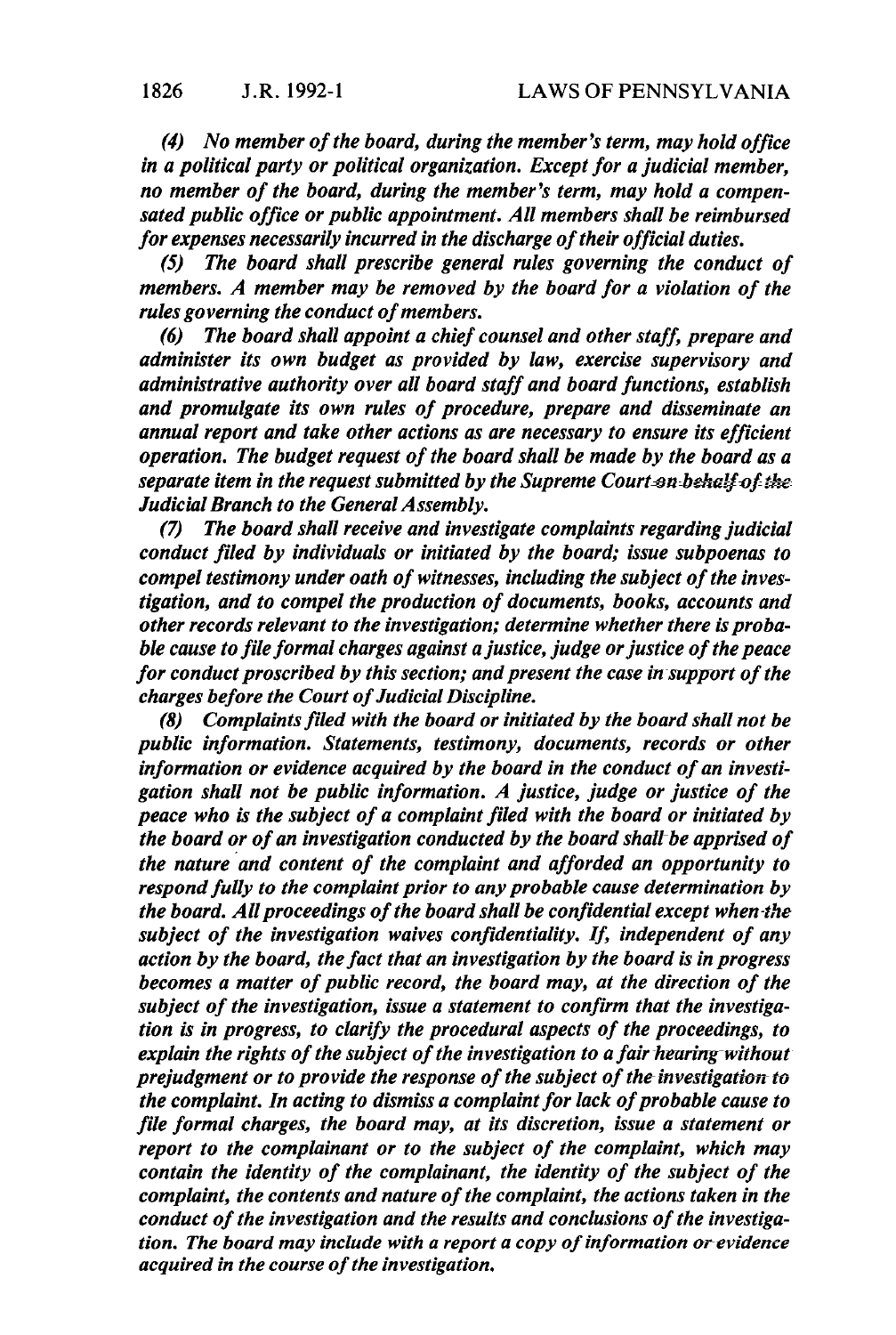*(9) If the boardfinds probable cause to file formal charges concerning mental* or *physical disability against a justice, judge or justice of the peace, the board shall so notify the subject ofthe charges and provide the subject with an opportunity to resign fromjudicial office or, when appropriate, to enter <sup>a</sup> rehabilitation program prior to the filing ofthe formal charges with the Court ofJudicial Discipline.*

*(10) Members ofthe board and its chief counsel and staffshall be absolutely immune fromsuitfor all conductin the course oftheir official duties. No civil action or disciplinary complaint predicated upon the filing of a complaint or other documentswith the board ortestimony before-the- boardmay be maintained against any complainant, witness orcounsel.*

*(b) There shall be a Court of Judicial Discipline, the composition, powers and dutiesofwhich shall be asfollows:*

*(1) The court shall be composed of <sup>a</sup> total of eight members asfollows: three judges other than senior judges from the courts of common pleas, the Superior Court or the Commonwealth Court, one justice of the peace, two non-judge members of the bar ofthe Supreme Court and two non-lawyer electors. Two judges, the justice ofthe peace and one non-lawyer elector shall be appointed to the court by the Supreme Court. One judge, the two non-judge members ofthe bar ofthe Supreme Court and one non-lawyer electorshall be appointed to the court by the Governor.*

*(2) Exceptforthe initialappointees whose termsshall be provided by the schedule to this article, each member shall serve for <sup>a</sup> term offour years; however, the member, rather than the member~csuccessor, shall continue to participate in any hearing in progress atthe end ofthe member's term. All members must be residents of this Commonwealth. No more than two of the members appointed by the Supreme Court may be registered in the same political party. No more than two of the members appointed by the Governor may be registered in the same politicalparty. Membership ofa judge or justice ofthe peace shall terminate ifthejudge orjustice ofthe peace ceases to hold the judicial position that qualified the judge or justice of the peace for appointment. Membership shallterminate ifa member attains <sup>a</sup> position that would have rendered that person ineligible for appointment atthe time ofthe appointment. A vacancy on the court shall be filled by the respective appointing authorityfor the remainder ofthe term to which the member was appointed in the same manner in which the original appointment occurred. Nomember ofthe court may serve more thanfour consecutive yearsbutmay be reappointed after <sup>a</sup> lapse ofone year.*

*(3) The court shall prescribe general rules governing the conduct of members. A member may be removed by the courtfor <sup>a</sup> violation ofthe risles ofconduct prescribed by the court. No member, during the member's term ofservice, may hold office in any political party or political organization. Except for a judicial member, no member of the court, during the member's term* of service, may hold a compensated public office or public appoint*ment. All members of the court shall be reimbursed for expenses necessarily incurred in the discharge of their official duties.*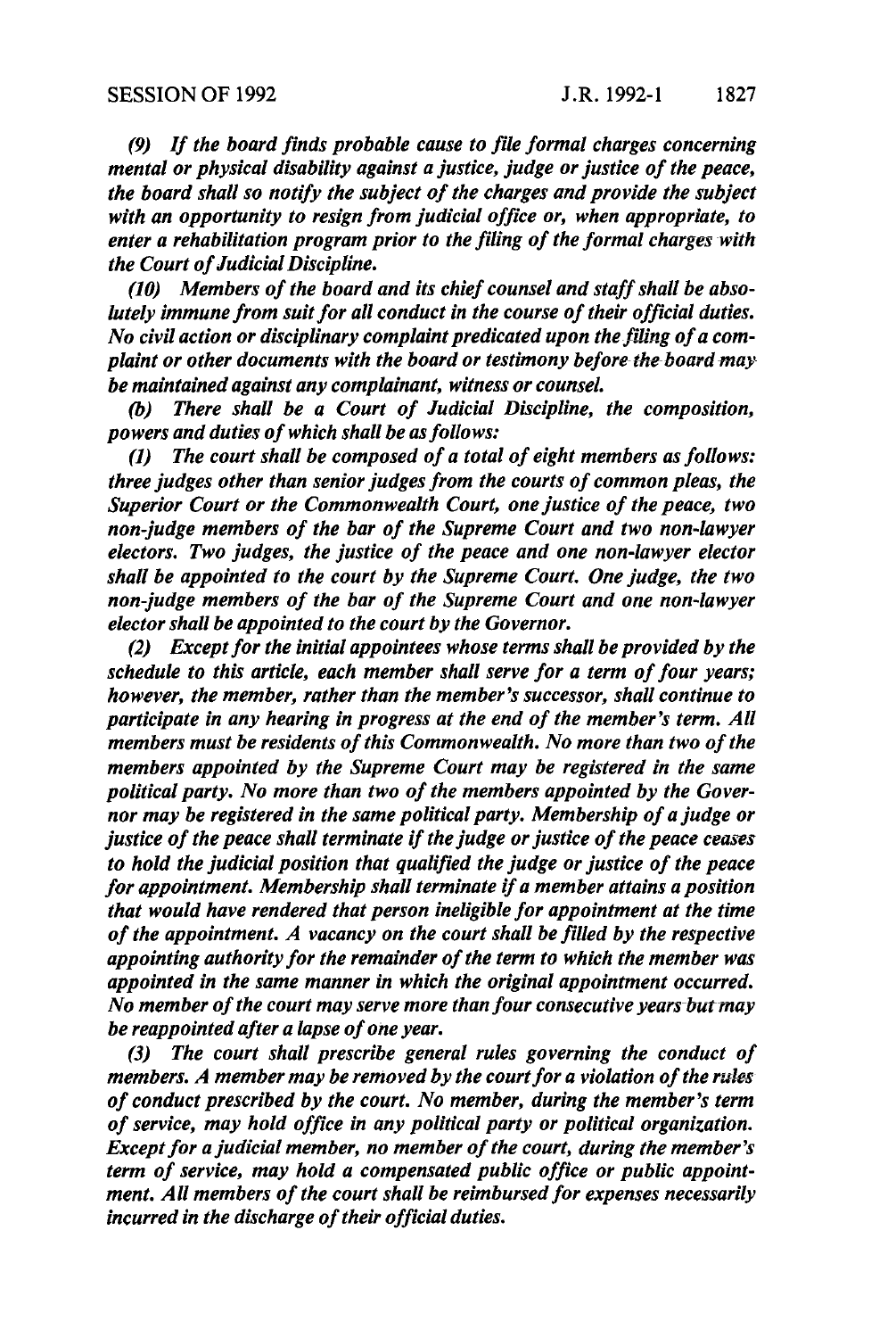*(4) The court shall appoint staff and prepare and administer its own budget as provided by law and undertake actions needed to ensure its efficient operation. All actions of the court, including disciplinary action, shall require approval by <sup>a</sup> majority vote ofthe members ofthe court. The budget request ofthe court shall be made as <sup>a</sup> separate item in the request by the Supreme Court* on *behalf* of the *Judicial Branch* to the *General Assembly. The court shall adopt rules to govern the conduct of proceedings before the court.*

*(5) Upon the filing offormal charges with the court by the board, the court shallpromptly schedule a hearing or hearings to determine whether a sanction should be imposed against <sup>a</sup> justice, judge or justice ofthe peace pursuant to the provisions of this section. The court shall be <sup>a</sup> court of record, with all the attendant duties and powers appropriate to its function. Formal chargesfiled with the court shall be <sup>a</sup> matter ofpublic record. All hearings conducted by the court shall be public proceedings conducted pursuant to the rules adopted by the court and in accordance with the principles of due process and the law ofevidence. Parties appearing before the court shall have a right to discovery pursuant to the rules adopted by the court and shall have the right to subpoena witnesses and to compel the production of documents, books, accounts and other records as relevant. The subject of the charges shall be presumed innocent in any proceeding before the court, and the board shall have the burden of proving the charges by clear andconvincing evidence. All decisions of the court shall be in writing and shall contain findings offact and conclusions oflaw. A decision ofthe court may order removaifrom office, suspension, censure or other discipline as authorized bythis section and aswarranted by the record.*

*(6) Members of the court and the court's staff shall be absolutely immunefrom suitfor all conductin the course oftheirofficial duites, and no civil action or disciplinary complaint predicated on testimony before the court may be maintained against any witness or counsel.*

*(c) Decisions of the court shall be subject to review as follows:* 

*(1) A justice, judge or justice of the peace shall have the right to appeal a final adverse order of discipline of the court. A judge or justice of the peace shall have the right to appeal to the Supreme Court in a manner consistent with rules adopted by the Supreme Court; a justice shall have the right to appeal to <sup>a</sup> special tribunal composed of seven judges, other than senior judges, chosen by lot from the judges of the Superior Court and Commonwealth Court who do notsit on the Court ofJudicialDiscipline or the board, in a manner consistent with rules adopted by the Supreme Court. The special tribunal shall hear and decide the appeal in the same manner in which the Supreme Court would hear and decide an appeal from an order of the court.* 

*(2) On appeal, the Supreme Court or special tribunal shall review the record* of the *proceedings* of the *court* as follows: on the law, the scope of *review is plenary; on the facts, the scope ofreview is clearly erroneous; and, as to sanctions, the scope ofreview is whether the sanctions imposed were lawfuL The Supreme Court or special tribunal may revise orreject an order ofthe court upon a determination thatthe order did notsustain this standard*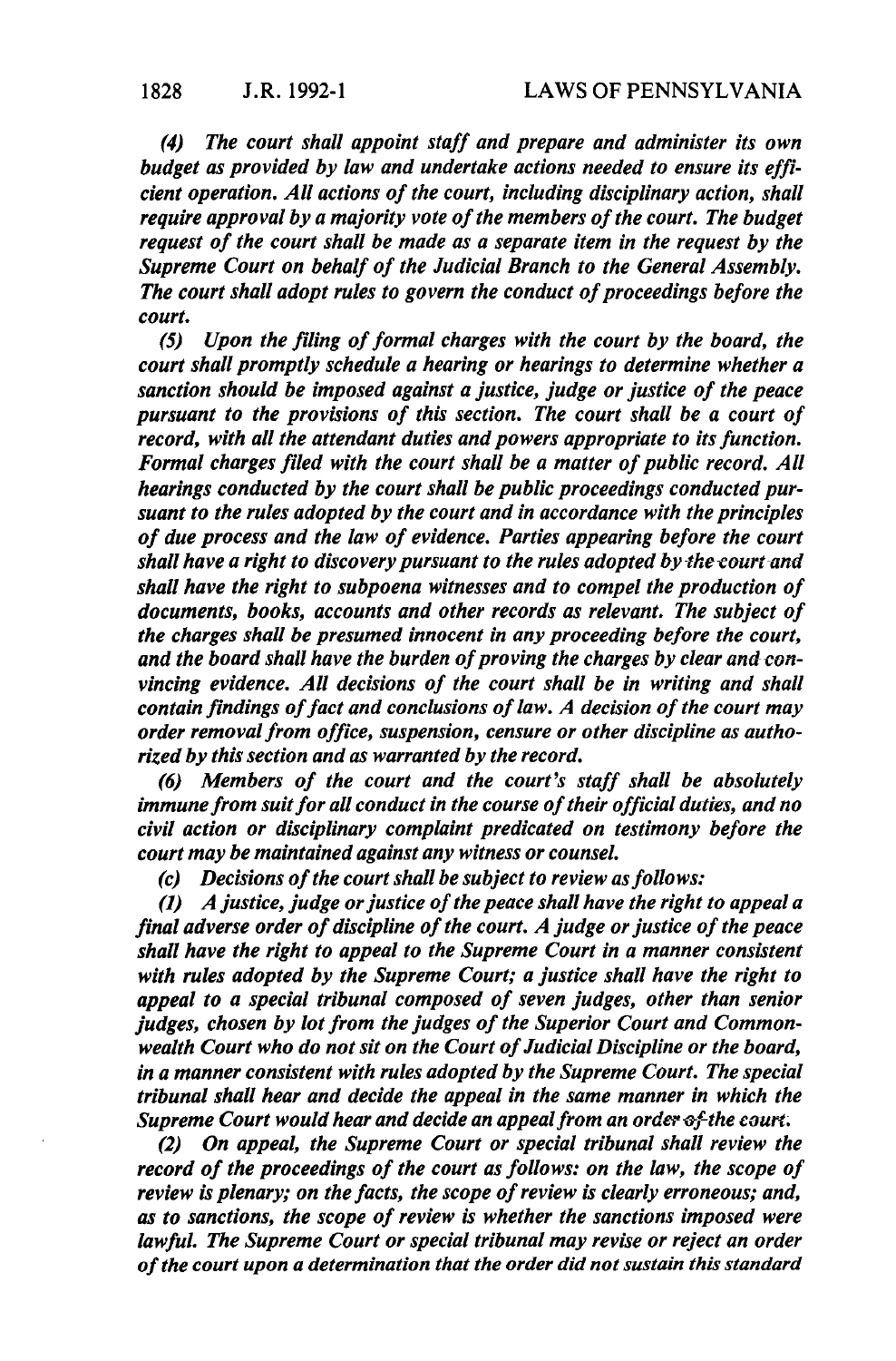*ofreview; otherwise, the Supreme Court or special tribunalshall affirm the order ofthe court.*

*(3) An order ofthe court which dismisses <sup>a</sup> complaint against <sup>a</sup> judge or justice ofthe peace may be appealed by the board tothe SupremeCourt,- but the appeal shall be limited to questions oflaw. An order ofthe court which dismisses <sup>a</sup> complaint against a justice of the Supreme Court may be appealed by the board to a special tribunal in accordance with paragraph* (1), *but the appeal shall be limited to questions of law.* 

*(4) No justice, judge or justice of the peace may participate as a member ofthe board, the court, <sup>a</sup> special tribunal orthe Supreme Courtin any proceeding in which the justice, judge orjustice ofthe peace is a complainant, the subject ofa complaint, <sup>a</sup> party ora witness.*

*(d) A justice,judge orjustice ofthe peace shall be subject todisciplinary action pursuant to this section asfollows:*

*(1) A justice, judge orjustice ofthe peace may be suspended, removed from office or otherwise disciplinedfor conviction of <sup>a</sup> felony; violation of section* 17 of this article; misconduct in office; neglect or failure to perform *the duties of office or conduct which prejudices the proper administration of justice orbrings thejudicial office into disrepute, whether ornotthe conduct occurred while acting in a judicial capacity or is prohibited by law; or conduct in violation ofa canon or rule prescribed by the Supreme Court. In the* case of a mentally or physically disabled justice, judge or justice of the *peace, the court may enter an order ofremovalfrom office, retirement, suspension or other limitations on the activities of the justice, judge or justice of the peace as warranted by the record. Upon afinal order ofthe courtforsuspension without pay or removal, prior to any appeal, the justice, judge or justice of the peace shall be suspended or removed from office; and the salary ofthe justice, judge orjustice ofthe peace shall ceasefrom the date of the order.*

*(2) Prior to a hearing, the court may issue an interim order directing the suspension, with or without pay, of anyjustice, judge orjustice ofthe peace against whom formal charges have been filed with the court by the boardor against whom has beenfiled an indictment or information charging=a=fetony. An interim order underthis paragraph shall not be considered a final order from which an appeal may be taken.*

*(3) A justice, judge or justice ofthe peace convicted of misbehavior in office by a court, disbarred as a member of the bar of the Supreme Court or removed under this section shallforfeit automatically hisjudicial office and thereafter be ineligible for judicial office.* 

*(4) A justice, judge orjustice ofthe peace who filesfor nomination for or election to any public office other thana judicial office shallforfeit automatically hisjudicial office.*

*(5) Thissection isin addition to and notin substitution forthe provisions for impeachment for misbehavior in office contained in Article VI. No justice, judge orjustice ofthe peace againstwhom impeachment proceedings are pending in the Senate shall exercise any of the duties of office until acquittal.*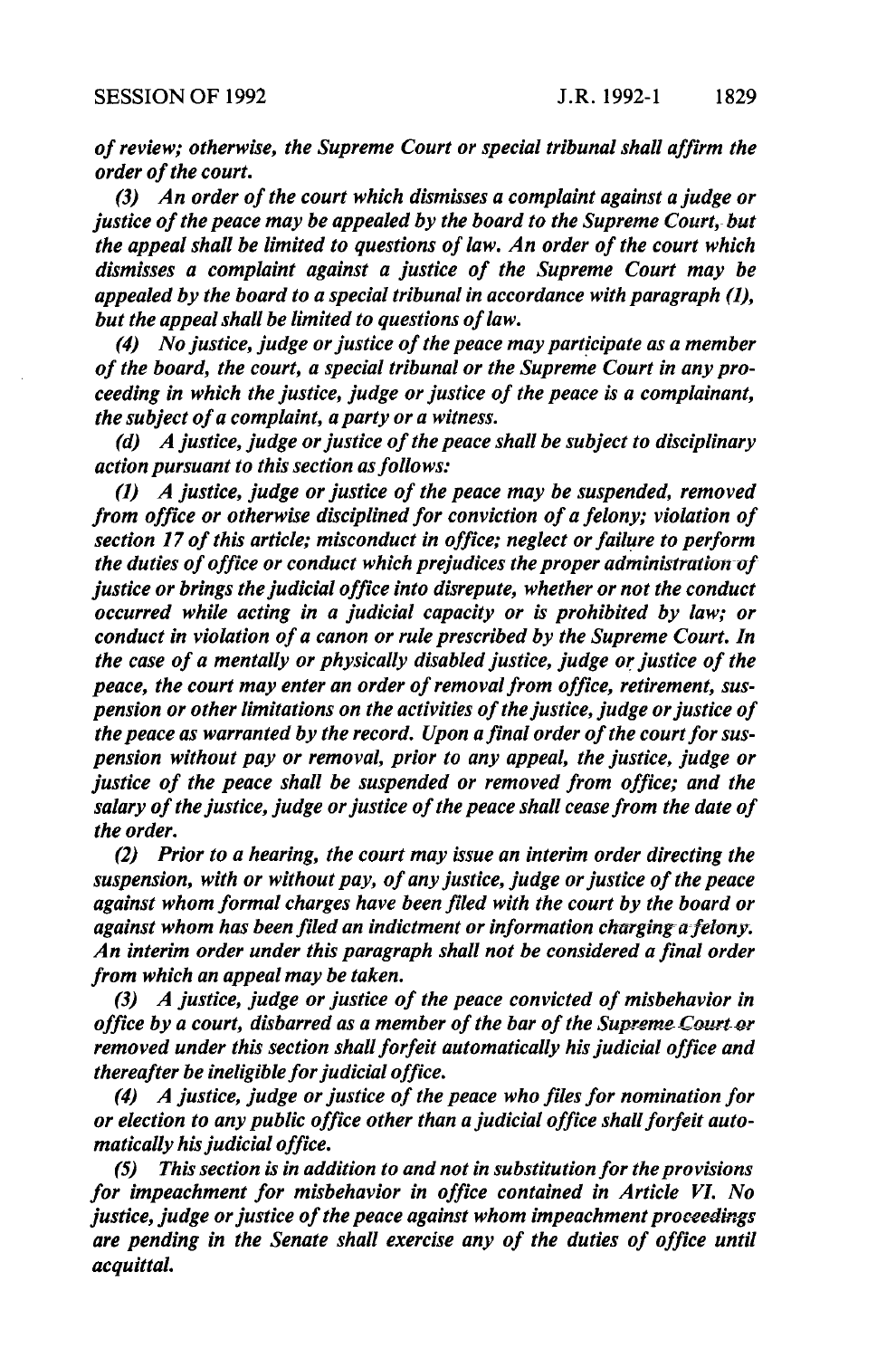(2) That section 24 of the Schedule to Article V be amended to read:

§ 24. Judicial [Inquiryand Review Boardj *discipline.*

[The selection of the first members of the Judicial Inquiry and Review Board shall be made as follows: one judge of the Superior Court, one nonjudge member of the bar of the Supreme Court, and one non-lawyer member shall be selected for two-year terms; one judge of the Superior Court, one non-judge member of the bar of the Supreme Court, and one non-lawyer member shall be selected for four-year terms; one judge of the court of common pleas shall be selected for a term of two years, one for a term of three years, and one for a term of four years.]

*(a) The members ofthe Judicial Inquiry and Review Board shall vacate their offices <sup>90</sup> days after the adoption ofthe amendment to section <sup>18</sup> of this article, and all proceedings pending before the Judicial Inquiry and Review Board and all records shall be transferred to the Judicial Conduct Board for further proceedings.* 

*(b) Ofthe members initially appointed to the Judicial Conduct Board, the judge appointed by the Supreme Court shallserve afour-year term, and the judge appointed by the Governorshall serve a three-year term. The justice* of the peace *initially* appointed shall serve a two-year term. Of the *three non-judge members of the bar of the Supreme Court initially appointed, the first appointed by the Governorshall serve a three-year term, the next appointed by the Governorshallserve a two-year term, and the nonjudge member ofthe bar ofthe Supreme Court appointed by the Supreme Court shall serve a one-year term. Of the six non-lawyer electors initially appointed, the first appointed by the Governorand thefirst appointed by the Supreme* Court shall serve a four-year *term,* the next appointed by the Gov*ernor and the next appointed by the Supreme Court shall serve a three-year term, and the next appointed by the Governorand the next appointed by the Supreme Court shall serve a two-year term.* 

*(c) Ofthe three judges initially appointed to the Court ofJudicial Discipline, the first appointed by the Supreme Courtshallserve a four-year term, the next appointed by the Supreme Courtshall serve a three-year term, and the judge appointed by the Governorshallserve a two-year term. Thejustice ofthe peace initially appointed shallserve a one-yearterm. Ofthe non-judge members* of the bar initially appointed, the first appointed shall serve a four*year term, and the next appointed shall serve a three-year term. Of the two non-lawyer electors initially appointed, the non-lawyer elector appointed by the Governor shall serve a three-year term, and the non-lawyer elector appointed by the SupremeCourtshallserve a two-yearterm.*

Section 2. Upon passage by the General Assembly of these proposed constitutional amendments, the Secretary of the Commonwealth shall proceed immediately to comply with the advertising requirements of section 1 of Article XI of the Constitution of Pennsylvania and shall transmit the required advertisements to two newspapers in every county in which such newspapers shall be published in sufficient time after passage of these proposed constitutional amendments. Upon the second passage of these proposed constitutional amendments by the General Assembly, the Secretary of